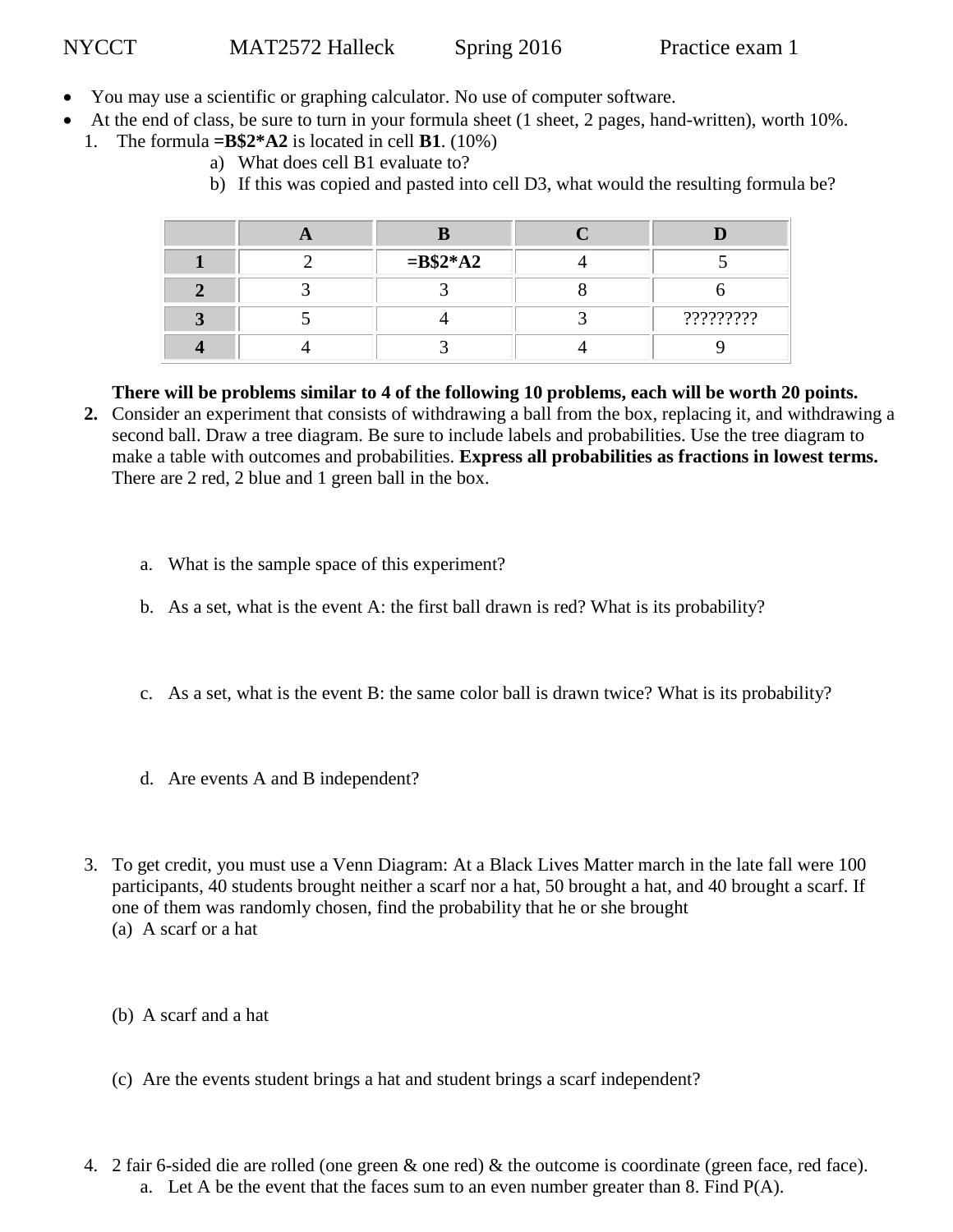- b. Let B be the event that the faces are the same (doubles). Find P(B).
- c. Find  $A \cap B$  as set. Find  $P(A \cap B)$ .
- d. Are A and B independent events?
- 5. In a game, each spinner is spun once and the results are added.



a. Use a tree to find the outcomes and their probabilities.

b. Find the random variable that represents the game (make a table with the possible outcomes and their probabilities).

- 6. Three cards are pulled from a deck of 52 cards. Find the probability of obtaining a. at least one club.
	- b. a pair.
	- c. 3 of a kind.
	- d. straight (3 cards whose face values are in order, an ace can be lower than 2 or higher than king.)
	- e. a flush (all 3 of the same suit)
	- f. a straight flush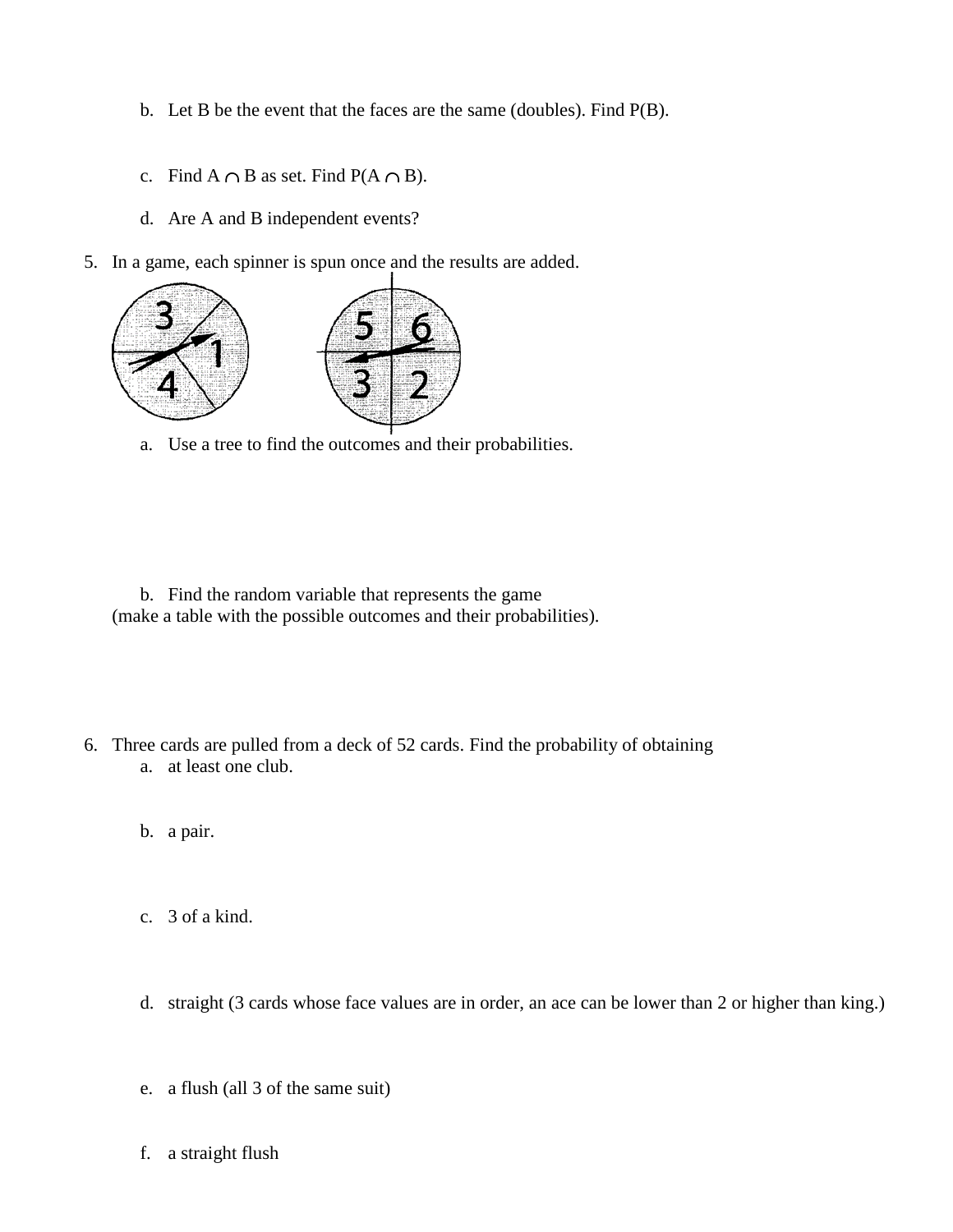- g. use your answers to d, e, f to determine whether getting a straight and getting a flush are independent events.
- 7. A jar contains 3 chocolate chip cookies and x oatmeal cookies. Two cookies are pulled one at a time from the jar without replacement.
	- a. Find an expression that represents the probability the first cookie is chocolate chip and the second cookie is oatmeal.
	- b. Find an expression that represents the probability one cookie is chocolate chip and the other cookie is oatmeal, regardless of the order in which they come out.
	- c. If the chance of getting the event described in a. is 2/7, find an equation and solve to determine x.
- 8. A 5 digit PIN number can begin with any digit (except zero) and the remaining digits have no restriction.
	- a. Find the probability that the PIN code has no repeated digits, begins with a 7 and ends with an 8.
	- b. Find the probability of the PIN code is odd.
	- c. Find the conditional probability that the PIN code is odd given that the code has no repeated digits.
	- d. Are the events PIN is odd and PIN has no repeated digits independent?
- 9. There are 12 top female runners in a marathon, 7 from Africa and 5 from outside of Africa. If they each have an equal chance getting any of the top 12 positions, find the chance that
	- a. exactly 3 of the top 5 runners will be from Africa
	- b. all 5 of the top runners will be from Africa
	- c. at least 3 of the top 5 runners will be from Africa.